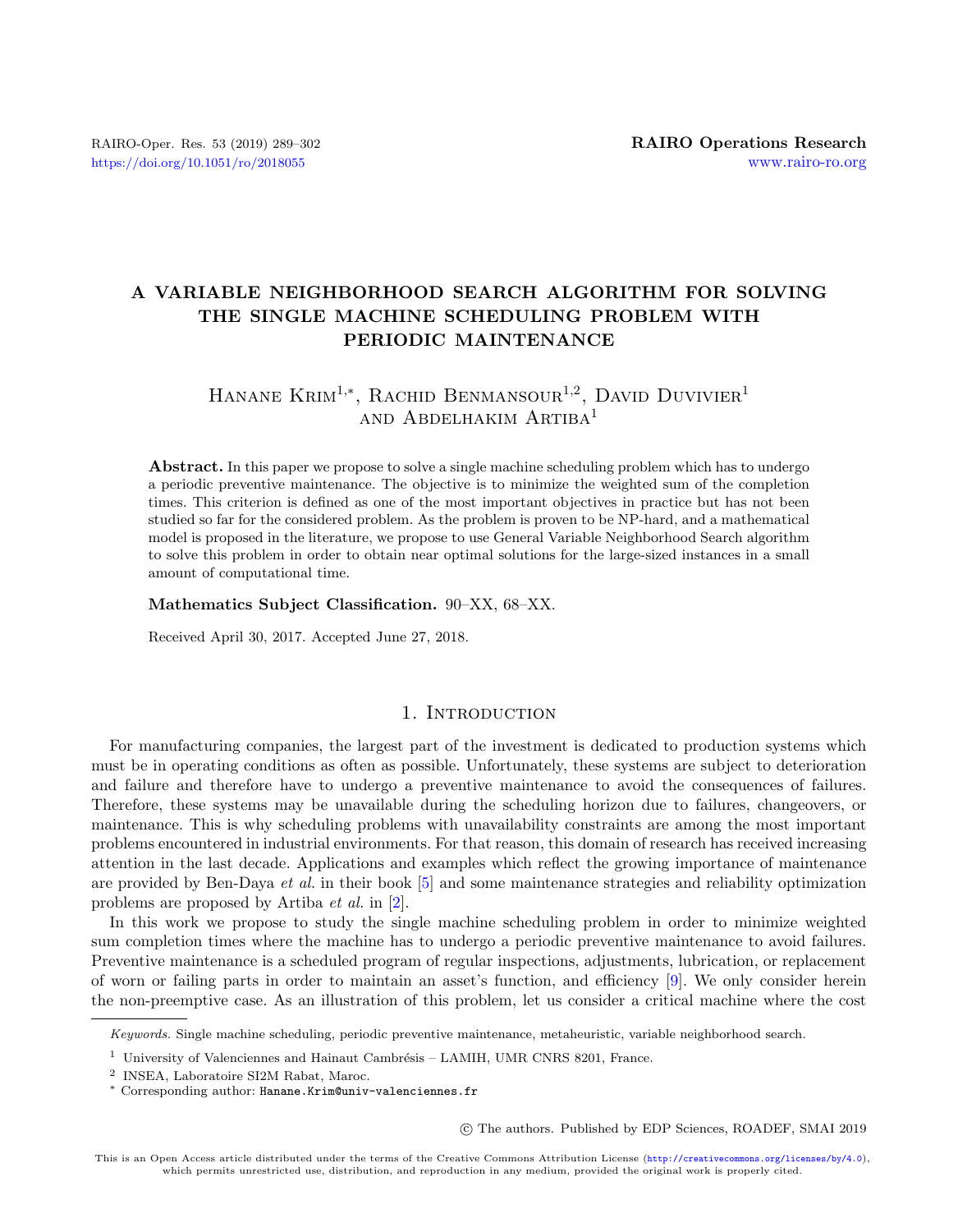of failure is very high and preventive maintenance, with a much lower cost, is applied to minimize the risk of failure. Also, it can be considered that preventive maintenance is carried out to meet a regulatory requirement or that the machine must undergo, at regular intervals and for practical reasons, a cleaning, cooling or a tool change. On that basis, we assume that the risk of a major breakdown is greatly reduced when periodic preventive maintenance is applied. Consequently, the random minor failures that may occur on the machine have no impact on the execution of the jobs. In addition, they have such negligible duration that we do not take them into account later. For this reason, as part of our study we consider that the risk of failures is non-existent or at least negligible thanks to an efficient preventive maintenance strategy.

Based on the three field notation  $\alpha|\beta|\gamma$  known as the Graham triplet [\[13\]](#page-12-3), this problem is denoted as  $1/m / \sum_{i=1}^{n} w_i c_i$ . The first field means that there exists only one machine. The second one specifies that the periodic maintenance (pm) aspect is considered. Finally, the last field contains the problem's objective function where  $c_i$  is the completion time of a job  $J_i$  and  $w_i$  is its weight. Many works dealing with periodic maintenance on a single machine have been published but to the best of our knowledge no one considered such a problem with the objective of minimizing the sum of the weighted completion times. This criterion is defined as one of the most important objectives in practice as it is stated by Ashour in his book [\[3\]](#page-12-4). Indeed, it can be considered an auxiliary function measuring the total work-in-process inventory cost in a manufacturing system. The weights can also quantify the priority/urgency of a job based on a possible shortage in a downstream level.

The studied problem is NP-hard since Chen *et al.* [\[25\]](#page-13-0) proved that the special case of minimizing the sum of completion times with periodic maintenance is NP-hard. We provide hereafter a brief overview of previous related works.

Lee and Limane [\[22\]](#page-12-5) investigated a non-premptive single machine scheduling problem to minimize the sum of job flow times subject to scheduled maintenance with preemption of the jobs not allowed. They proved the NPhardness of the problem and showed that the Shortest Processing Time (SPT) rule has a worst case error bound of 2/7. Liao and Chen [\[25\]](#page-13-0) proposed to minimize the maximum tardiness. They developed a heuristic and a branch-and-bound algorithm to solve the problem. Lee et al. [\[23\]](#page-12-6) developed an efficient heuristic to minimize the number of tardy jobs. Ji et al. [\[19\]](#page-12-7) considered minimizing the makespan. They showed that the worst case ratio of the LPT rule is 2, and proved that there is no polynomial time approximation algorithm with a worst-case ratio of less than 2 unless  $P = NP$ . Chen *et al.* [\[7\]](#page-12-8) minimize the total flow time. They proved some theorems and developed a branch and bound algorithm to find an optimal schedule. Low et al. [\[26\]](#page-13-1) presented a particle swarm optimization algorithm and Ebrahimy et al. [\[11\]](#page-12-9) developed a dynamic genetic algorithm to solve that problem with the aim of minimizing the makespan. Wen-Jinn *et al.*  $[8]$  proposed a heuristic to solve the single-machine scheduling problem with periodic maintenance for the preemptive case. They minimized the total flow time and the maximum tardiness simultaneously. Benmansour *et al.* [\[6\]](#page-12-11) investigated the single machine scheduling problem with periodic maintenance in order to minimize the weighted sum of maximum earliness and maximum tardiness costs. They proved the NP-hardness of this problem and proposed an efficient heuristic to solve it. Roux et al. [\[31\]](#page-13-2) proposed an hybridization of an optimization algorithm named Nelder–Mead and a simulation multimodel which is able to integrate production aspects and maintenance strategies. Su et al. [\[33\]](#page-13-3) considered four single machine scheduling problems with a variable machine maintenance. The objectives are mean lateness, maximum tardiness, total flow time and mean tardiness, respectively. They proposed a polynomial-time exact algorithm for the four criteria considered. In  $[10]$ , Wei-Wei *et al.* proposed to minimize the makespan with a flexible maintenance and release date constraints. They proved that the problem can be solved in polynomial time with Earliest Release Date (ERD) rule in the resumable case. For the non-resumable case, they proposed a mixed linear integer programming (MILP) model, a heuristic named ERD-LPT and a branch-and-bound algorithm to solve the problem. Recently a scheduling problem with multiple unavailability constraints was proposed by Yazdani et al. [\[35\]](#page-13-4). The considered criteria are the sum of maximum earliness and tardiness of jobs. They proposed a mathematical model and a variable neighborhood search algorithm to solve the problem. For problems with setup-times, Angel-Bello *et al.* [\[1\]](#page-12-13) proposed a mixed integer programming model for solving the single machine scheduling problem with availability constraints and sequence-dependent setup costs. Later, Luo *et al.* [\[27\]](#page-13-5) investigated a single-machine scheduling problem with workload-dependent maintenance duration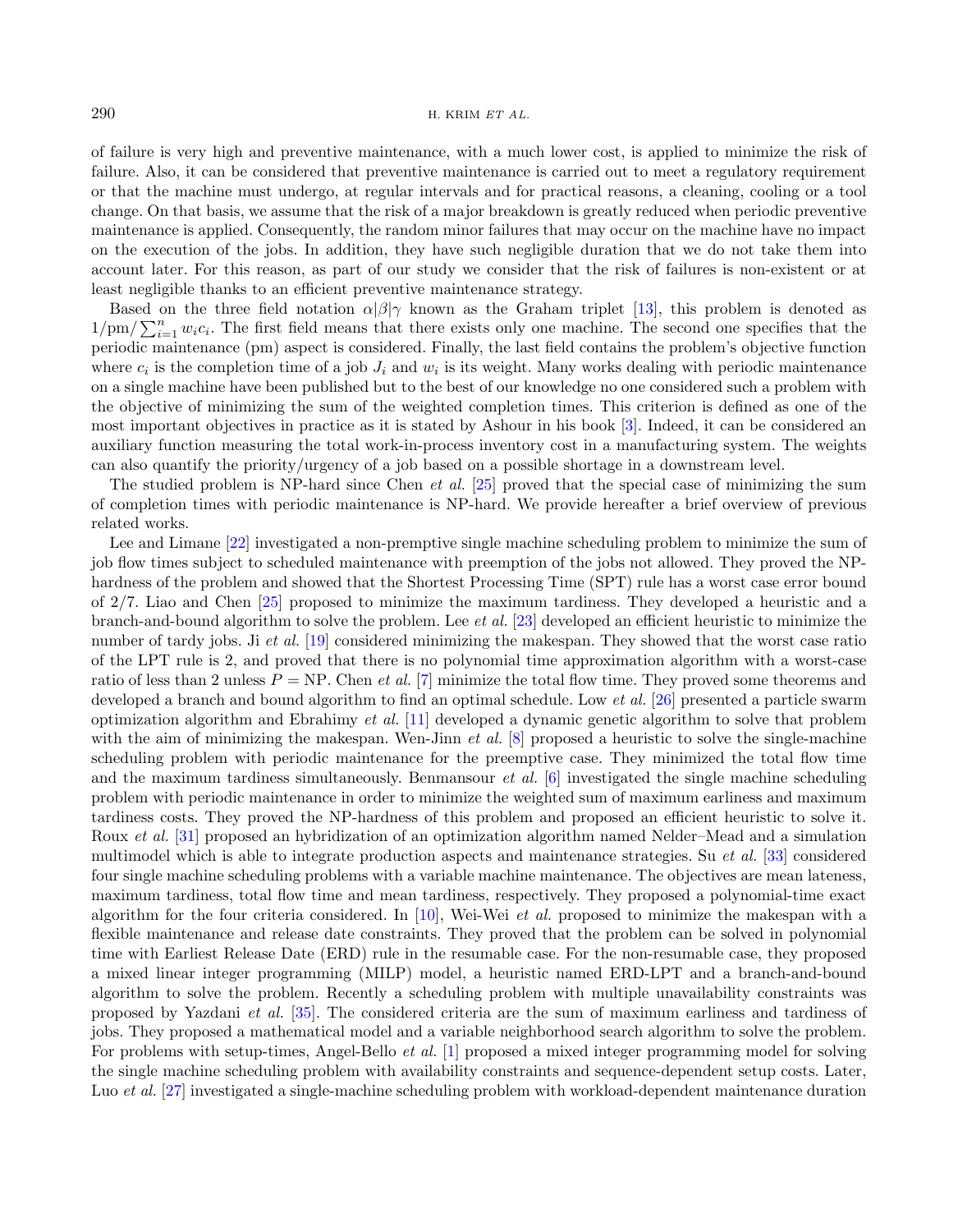with the aim of minimizing the total weighted completion time. They proposed a  $(2+\epsilon)$ -approximation algorithm and a fully polynomial time approximation scheme to solve the problem.

The remainder of the paper is organized as follows: The problem is described in Section [2.](#page-2-0) Three lower bounds based on job splitting are presented in Section [3.](#page-2-1) In Section [4](#page-3-0) we describe the proposed adaptation of General Variable Neighborhood Search (GVNS) metaheuristic to our scheduling problem. Computational experiments and the calibration tests of GVNS parameters are given in Section [5.](#page-5-0) Section [6](#page-11-0) concludes the study with a discussion and future extensions.

# 2. Problem description

<span id="page-2-0"></span>The addressed problem can be stated as follows: Let  $N = \{1, 2, ..., n\}$  be a set of n jobs to be processed non-preemptively on a single machine. The machine has to undergo a periodic preventive maintenance during the scheduling horizon. We assume that the machine is new at the beginning of the schedule  $(t = 0)$  and each preventive maintenance action renews the machine. The period and the duration of maintenance are known in advance and the constraints relating to maintenance are defined as follows: The machine, typically a critical machine of the shop, has to undergo a preventive maintenance of duration  $\delta$  each time point  $kT - \delta$  ( $k \in \mathbb{N}^*$ ). T is defined as the interval between two consecutive maintenance activities. The periodic maintenance induces several unavailability periods. The studied problem  $1/m / \sum_{i=1}^{n} w_i c_i$  can be formulated as a Mixed Integer Linear Programming model.

Let  $\pi = {\pi_1, \pi_2, \ldots, \pi_k, \ldots, \pi_n}$  be a permutation of N where  $\pi_k$  indicates the job which is processed in the kth position.

Due to the complexity of the considered problem, only small size instances can be solved optimally by exact methods such as branch and bound or dynamic programming. This is why we propose a metaheuristic to solve large instances of the problem.

# 3. Lower bound based on job splitting

<span id="page-2-1"></span>Job splitting is proposed as a general technique to obtain lower bounds. This concept was introduced by Posner [\[30\]](#page-13-6) and used later by Belouadah *et al.* [\[4\]](#page-12-14). They proved that if a job  $J_i$  is split into two jobs  $J_j$  and  $J_k$ with processing times  $p_i = p_j + p_k$  and weights  $w_i = w_j + w_k$ , it decreases the total weighted completion time by  $p_kw_j$ . This method was used by Kacem *et al.* in [\[20\]](#page-12-15) to propose lower bounds for a single machine scheduling problem with only one unavailability period of the machine during the scheduling horizon.

Let P denote the original problem with no split jobs and let  $P_1$  be the corresponding problem in which each job  $J_i$  is split into  $n_i$  pieces. Each piece  $o_{k,i}$  has a processing time  $p_{k,i}$  and a weight  $w_{k,i}$   $(i \in N, k \in \{1, \ldots, n_i\})$ such that  $p_i = \sum_{k=1}^{n_i} p_{k,i}$  and  $w_i = \sum_{k=1}^{n_i} w_{k,i}$ , the pieces  $o_{k,i}$  are constrained to be scheduled contiguously. Let  $\sigma^*$  be an optimal schedule for P and  $\sigma_1^*$  the corresponding optimal schedule for  $P_1$ . Belouadah et al. [\[4\]](#page-12-14) proved the following relation:

$$
\sum_{i \in N} w_i c_i(\sigma^*) - \sum_{i \in N} w_i c_i(\sigma_1^*) = \text{CBRK} \tag{3.1}
$$

and

$$
CBRK = \sum_{i \in N} \left( \sum_{k=1}^{n_i - 1} w_{k,i} \sum_{h=k+1}^{n_i} p_{h,i} \right).
$$
 (3.2)

As suggested by Belouadah *et al.* [\[4\]](#page-12-14), CBRK may be thought as the cost of breaking all the jobs  $J_i$  into  $n_i$ pieces.

By relaxing the contiguity constraint in problem  $P_1$ , we obtain a relaxed problem denoted as  $P_2$ . Let  $\sigma_2^*$  be an optimal schedule for problem  $P_2$ . Belouadah et al. [\[4\]](#page-12-14) proposed the following relation:

$$
\sum_{i \in N} w_i c_i(\sigma^*) \ge \sum_{i \in N} w_i c_i(\sigma_2^*) + \text{CBRK}.
$$
\n(3.3)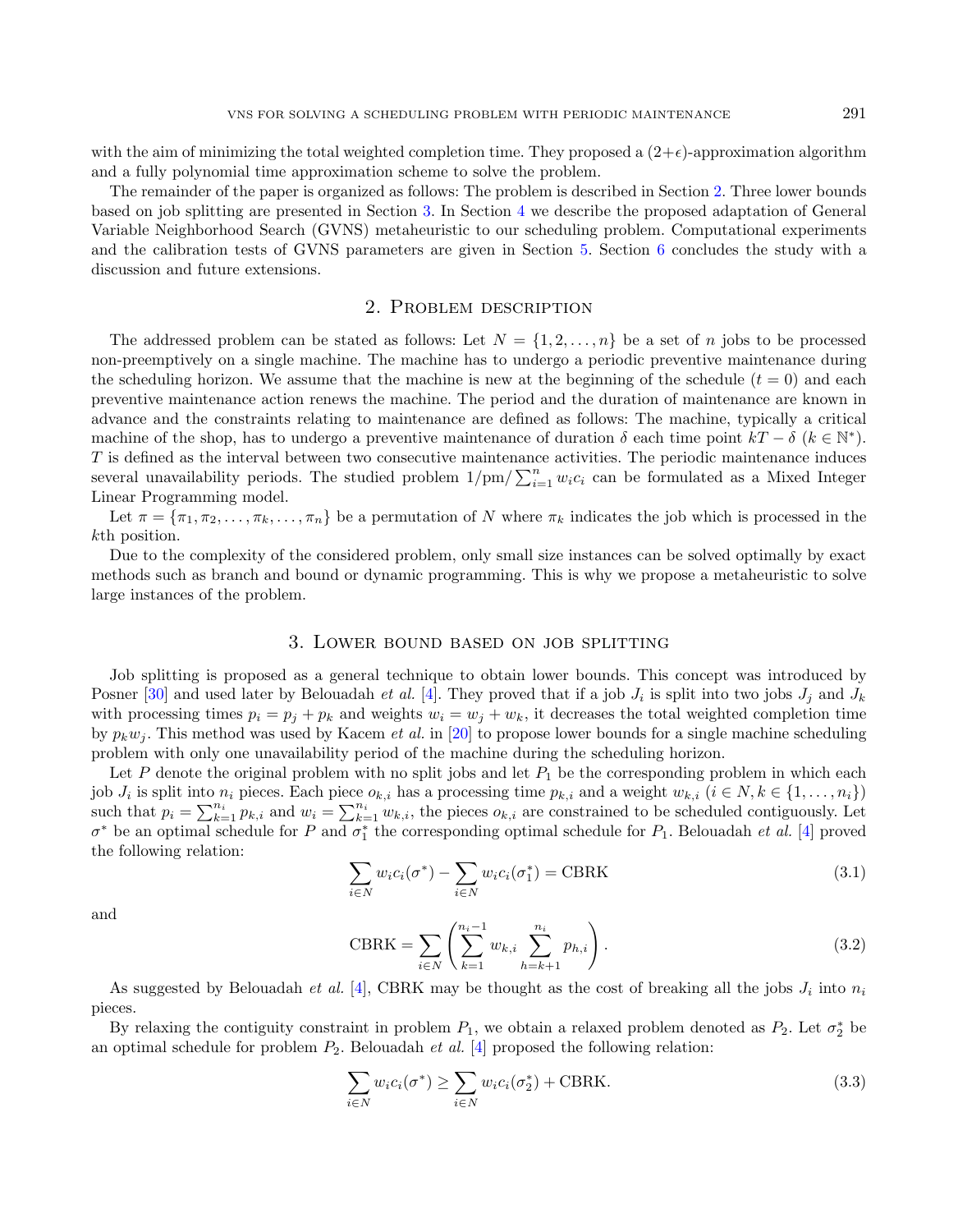#### $292$  H. KRIM ET AL.

To get the lower bounds, the jobs should be split in such a way that the resulting problem  $P_2$  corresponds to a special case for which an optimal schedule  $\sigma_2^*$  is known. This is particularly the case when the processing times are constant. In this context, let us consider three special splits:

First split: Each job  $J_i$   $(i \in N)$  is split into two pieces such that  $p_{1,i} = p_{2,i} = p/2$  and  $w_{1,i} = w_i$ ,  $w_{2,i} = 0$ with  $p = \min_{1 \leq i \leq n} p_i$ . Let  $\sigma_2^{'*}$  denote the optimal solution of this problem. Hence, we have:

$$
LB1 = \sum_{i \in N} w_i c_i (\sigma_2^{'*}) + CBRK.
$$
 (3.4)

Second split: The second lower bound (LB2) is obtained by considering the following split: Each job  $J_i$  $(i \in N)$  is split into two pieces such that  $p_{1,i} = p_{2,i} = p/2$  and  $w_{1,i} = w_{2,i} = w/2$  with:  $p = \min_{1 \le i \le n} p_i$  and  $w = \min_{1 \leq i \leq n} w_i$ . Let denote  $\sigma_2^{''*}$  the optimal solution of this problem. Hence, we have:

$$
LB2 = \sum_{i \in N} w_i c_i (\sigma_2''^*) + CBRK.
$$
 (3.5)

Third split:  $P_2$  is efficiently solvable when all processing times are set to one unit time  $(p_{k,i} = 1)$ , which means that each job  $J_i$  ( $i \in N$ ) is split into  $p_i$  pieces. The weights are set as follows:

If  $w_i \geq p_i$ ,  $w_{k,i} = 1$ , for  $k \in \{1, ..., p_i\}$ , If  $w_i \leq p_i$ , for  $w_{k,i} = 1, k \in \{1, ..., w_i\}$  and  $w_{k,i} = 0$ , for  $k \in \{w_i + 1, ..., p_i\}$ . Let  $\sigma_2^{'''*}$  denote the optimal solution of this problem. Hence, we have:

$$
LB3 = \sum_{i \in N} w_i c_i (\sigma_2^{'''}^*) + CBRK.
$$
 (3.6)

# 4. General Variable Neighborhood search

<span id="page-3-0"></span>To deal with large-sized instances, we need to develop heuristics which are able to find very good solutions in a small or at least reasonable amount of time. With this aim in mind, in this section a General Variable Neighborhood Search is proposed.

Variable neighborhood search (VNS) is a flexible framework for building heuristics, proposed by Mladenovic and Hensen in 1997 [\[29\]](#page-13-7). It uses the idea of changing the neighborhood systematically in order to avoid being trapped in a local optimum during the search.

The basic VNS combines two search approaches: A stochastic approach called "shaking step" that is defined as a perturbation of the incumbent solution by jumping to the kth neighborhood and a deterministic approach in which a local search is applied. When we replace the local search by the Variable Neighborhood Descent (VND), it can be seen as a generalization of a local search since it explores several neighborhood structures at once instead of one. The resulting algorithm is called a General VNS (GVNS). VND is a deterministic heuristic, it starts from a feasible solution as the current one and then carries out a series of neighborhood searches through operators. A best solution in each neighborhood is determined. This heuristic has been successfully applied for solving different combinatorial optimization problems [\[15,](#page-12-16) [16,](#page-12-17) [28\]](#page-13-8).

GVNS has received much attention and showed good performances compared to other VNS variants. It has been applied to many optimization problems [\[18,](#page-12-18) [24,](#page-13-9) [34\]](#page-13-10).

The proposed GVNS is described in the following subsections.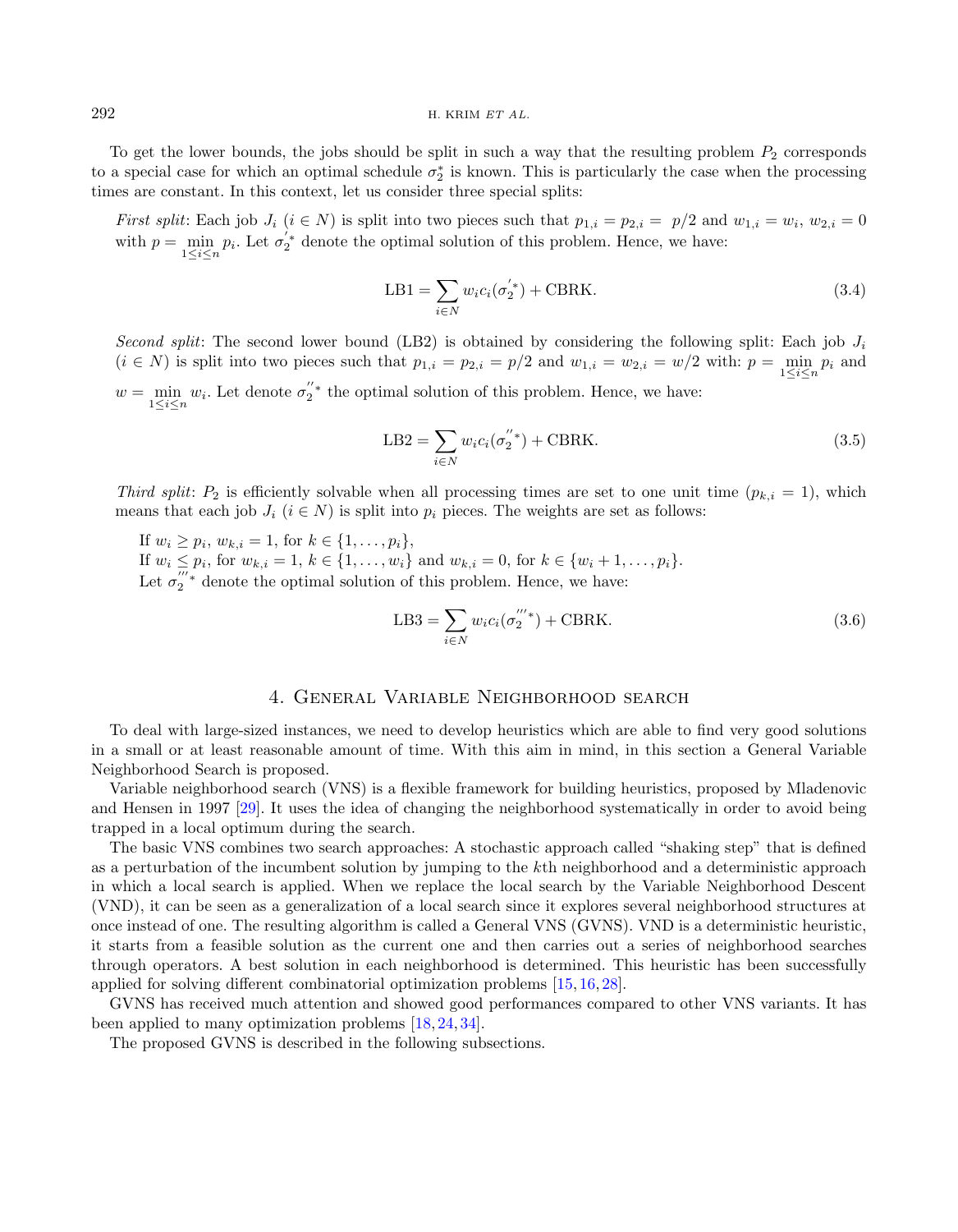# 4.1. Neighborhood structures

Five neighborhoods are proposed in the following paragraphs:

Reverse two consecutive  $(\mathcal{N}_1(\pi))$ : The neighborhood structure consists of all solutions obtained from solution  $\pi$  by swapping two consecutive jobs of  $\pi$ . The complexity of this neighborhood structure is  $\Theta(n)$ .

Swap ( $\mathcal{N}_2(\pi)$ ): The neighborhood structure consists of all solutions obtained from solution  $\pi$  by swapping all pairs of jobs. The complexity of this neighborhood structure is  $\Theta(n^2)$ .

Insertion ( $\mathcal{N}_3(\pi)$ ): The neighborhood structure consists of all solutions obtained from solution  $\pi$  by inserting each job of  $\pi$  at the position k  $(1 \leq k \leq n)$ . The complexity of this neighborhood structure is  $\Theta(n)$ .

Restart ( $\mathcal{N}_4(\pi)$ ): The neighborhood structure consists of all solutions obtained from solution  $\pi$  in such a way as to start from each job  $\pi_i$  and finish with the job  $\pi_{i-1}$  (i ≥ 2). The complexity of this neighborhood structure is  $\Theta(n)$ 

2-opt  $(\mathcal{N}_5(\pi))$ : The 2-opt operator is the most classical one when it comes to solve the traveling salesman problem [\[17\]](#page-12-19). It removes two edges from the circuit and reconnects the two paths created. In our implementation, the 2-opt operator selects two jobs  $\pi_i$  and  $\pi_j$  from the current sequence, then constructs a new sequence which deletes the connection between  $\pi_i$  and its successor  $\pi_{i+1}$  and the connection between  $\pi_i$ with its successor  $\pi_{j+1}$ , and then connects  $\pi_i$  with  $\pi_j$  and  $\pi_{i+1}$  with  $\pi_{j+1}$ . Furthermore, the partial sequence between  $\pi_{i+1}$  and  $\pi_{j+1}$  is reversed. The complexity of this neighborhood structure is  $\Theta(n^2)$ .

These neighborhood structures have been widely used in literature to solve different combinatorial optimization problems specially for those which are represented by permutations [\[14\]](#page-12-20).

### 4.2. Initial solution

Definition: We first recall the definition of the WSPT rule (weighted shortest processing time). WSPT is the heuristic that schedules jobs in increasing order according to the ratio  $p_i/w_i$ . It was introduced by Smith in 1956 [\[32\]](#page-13-11). Smith also proved that the WSPT rule solves optimally the scheduling problem  $1/\sum_{i=1}^{n} w_i c_i$ .

Since GVNS is a trajectory-based metaheuristic, we need to start from a given solution. Due to the impact of the WSPT on the quality of the solution, we designed the initial solution taking into account this rule as a first step, before applying a local search based on swapping two jobs. The choice of this neighborhood structure is motivated by preliminary tests presented in Section [5.](#page-5-0)

```
Algorithm 1. Initial Solution.
```

```
Data: Max_Iter
Result: \pi_{best}\pi \leftarrow rank the jobs according to the WSPT rule
\pi_{best} \leftarrow \pii \leftarrow 1while i \leq Max\_{Iter} do
     \pi'' \leftarrow argmin_{y \in \mathcal{N}_2(\pi)} f(y)if \pi'' is better than \pi_{best} then
          \pi_{best} \leftarrow \pi''end
    i + +\pi \leftarrow \pi''end
```
The proposed local search is defined as follows: In each iteration  $i$ , we search for the best solution in the neighborhood  $\mathcal{N}_2(\pi)$  of the best solution found in iteration i−1. Max Iter is the maximum number of iterations.  $\operatorname{argmin}_{y \in \mathscr{N}_2(\pi)} f(y)$  is the value of  $y \in \mathscr{N}_2(\pi)$  for which  $f(y)$  attains its minimum.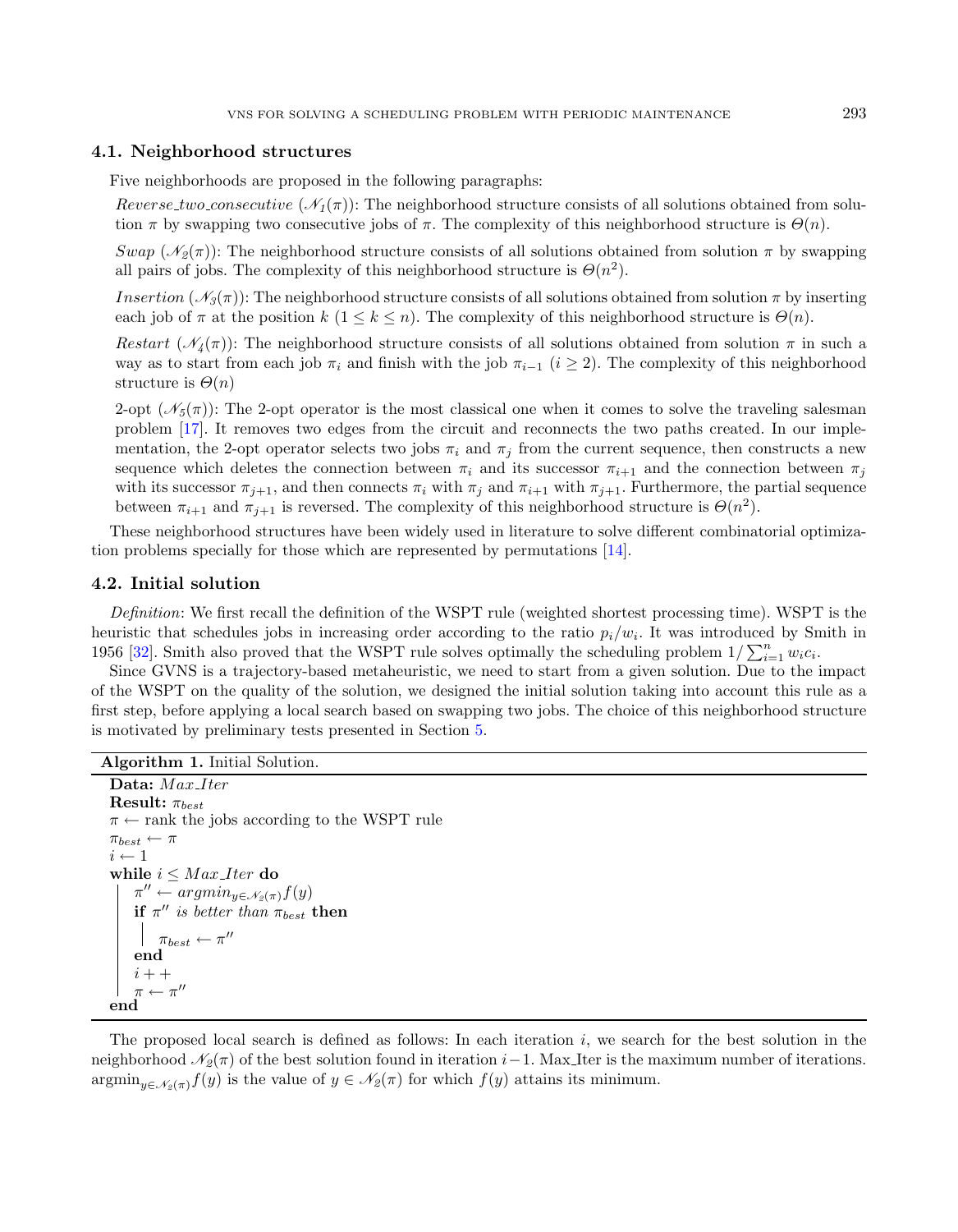# 4.3. Shaking procedure

Our shaking procedure consists of randomly generating a neighboring solution  $\pi'$  from the current solution  $\pi$ using the 2-opt operator. Some random jumps in the search space may be used to escape from a local optimum due to the path reversion, and contribute to diversify the search. Preliminary tests show us that, for our problem, the shaking procedure with more operators reduces the quality of the results. In order to tune the strength of the diversification induced by the 2-opt operator, the shaking procedure is repeated  $L_{\text{max}}$  times. This parameter is fixed on the basis of primarily tests presented in Section [5.](#page-5-0)

### 4.4. VND procedure

A complete local search is designed as a VND for each solution returned by the shaking procedure. In this work, we fixed the number of neighborhoods to three  $(k_{\text{max}} = 3)$ , as it is advised in the relating literature [\[12\]](#page-12-21). To efficiently explore possible solutions it is important to establish the "best" order of the three neighborhood structures defined above. Due to this, we performed a preliminary test. Six different orderings  $(a_{i,j})$  of the three neighborhood structures are listed in Table [1.](#page-5-1)

| $a_{1,1}$ | $a_{1,2}$ | $a_{1,3}$ |
|-----------|-----------|-----------|
| Swap      | Swap      | Insertion |
| Insertion | $2-Opt$   | Swap      |
| $2$ -Opt  | Insertion | $2$ -Opt  |
| $a_{2,1}$ | $a_{2,2}$ | $a_{2,3}$ |
| Insertion | $2-Opt$   | $2-Opt$   |
| $2$ -Opt  | Insertion | Swap      |
| Swap      | Swap      | Insertion |

<span id="page-5-1"></span>Table 1. Neighborhood structure test cases.

<span id="page-5-2"></span>The proposed VND operates a changing neighborhood strategy, which consists to explore a complete neighborhood using the same operator as long as there is an improvement, otherwise another operator is used. The pseudo code of VND and GVNS proposed in this work are presented as Algorithms [2](#page-5-2) and [3.](#page-5-2)

# 5. Computational results

<span id="page-5-0"></span>Since there is no publicly available benchmark instances for the problem under study in the related literature, we decided to carry out experiments with randomly generated instances. The processing times  $p_i$  and the weights  $w_i$  are respectively uniformly distributed over [20, 100] and [1, n]. The period of maintenance is generated as follows:

$$
T = \max\left(\max_{1 \leq i \leq n} (p_i), 4 * \left(\sum_{i=1}^n p_i/n\right)\right).
$$
\n(5.1)

To ensure feasibility of the generated instances,  $T$  is generated in a way that makes it greater than the largest processing time  $p_i$ . Also, to avoid solutions with only one job per batch, we choose T greater than 4 times the average of the processing times. To get instances with different levels of tightness regarding the duration of maintenance  $\delta$ , this latter is set to  $\left[\frac{2 \cdot T}{100} + 0.5\right]$  which is denoted by  $\delta = 2\%T$ .

Both the GVNS and the lower bounds are coded in JAVA language. All the experiments described in this section have been carried out on a i7 Intel Core at 2.50 GHz and Linux with 16 GB RAM. The experiments are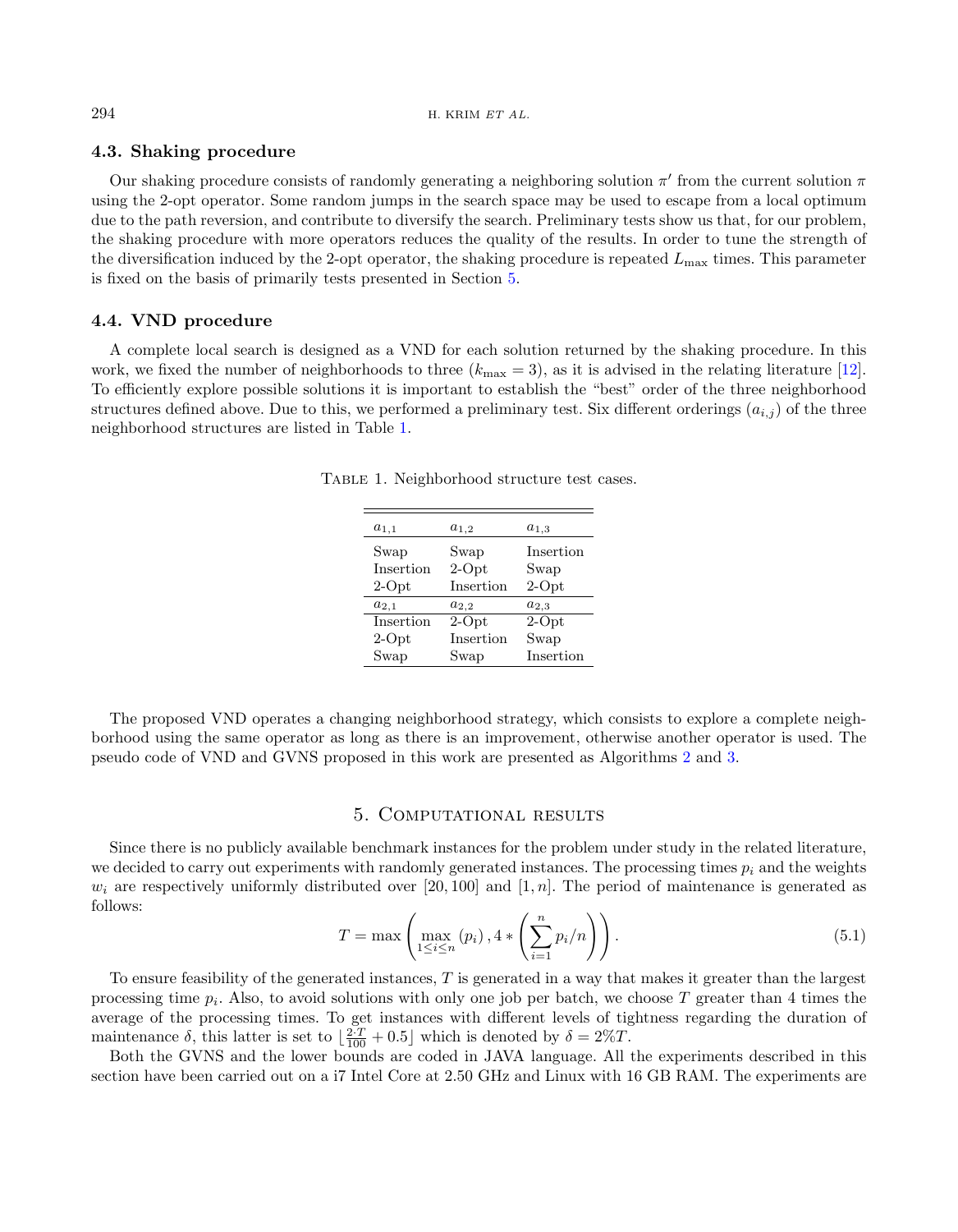Algorithm 2. GVNS.

```
Data: L_{max}, k_{max}, Max\_{Iter}Result: \pi_{best}l \leftarrow 1\pi_{best} \leftarrow Initial\_Solution(Max\_Iter)while (l \le L_{max}) do
    improve ← true
     \pi' \leftarrow \text{shaking}(\pi_{best})if \pi' is better than \pi_{best} then
          \pi_{best} \leftarrow \pi'end
     while improve do
          \pi'' \leftarrow \text{VND}(\pi', k_{max})if \pi'' is better than \pi_{best} then
                \pi' \leftarrow \pi''\pi_{best} \leftarrow \pi''end
          else
           improve ←false
          end
     end
    l++end
```
#### Algorithm 3. VND.

```
Data: \pi', k_{max}{\rm Result:}~\pi''k \leftarrow 1\pi'' \leftarrow \pi'while k\leq k_{max} do
      \pi' \leftarrow argmin_{y \in \mathcal{N}_k(\pi'')} f(y)if \pi' is better than \pi'' then
            \pi'' \leftarrow \pi'end
     else
      \vert k + +end
end
```
conduced using 54 different problem sizes, namely  $n = 2, 3, 4, \ldots, 50, 60, 70, 80, 90$  and 100. Fifteen instances are generated for each instance-size n.

Computational results were conduced using MILP presented in [\[21\]](#page-12-22). In order to analyze the performances of GVNS and lower bounds, we include in this paper the obtained results from  $n = 2$  to 20 for the MILP using CPLEX solver. Due to the NP-hardness of the considered problem, it takes at least 20 min to obtain an optimal solution for each instance with size greater than 14.

Note that, in all the tables presented in this section and for each instance size, we report the average value of fifteen instances. All the tests (except for the MILP) presented in this work are done for instances of all sizes  $n = 2, 3, 4, \ldots, 50, 60, 70, 80, 90$  and 100. However, to save space, we don't present each time the results of all instance sizes.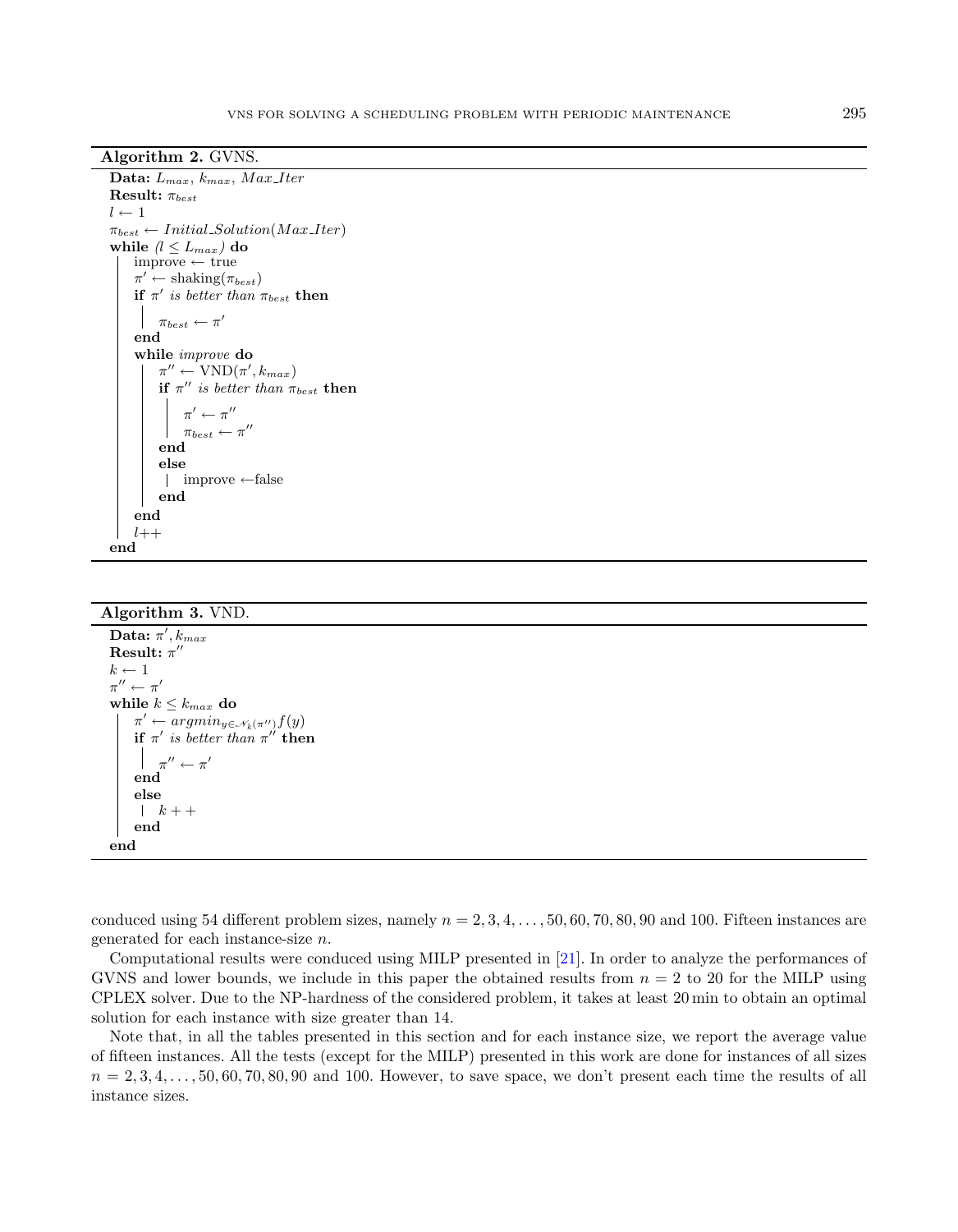# 5.1. Testing local search procedures

#### 5.1.1. Local searches in the proposed initial solution

In this section, we propose to compare local searches based on the predefined five neighborhood structures (*i.e.*  $\mathcal{N}_1, \mathcal{N}_2, \mathcal{N}_3, \mathcal{N}_4, \mathcal{N}_5$  $\mathcal{N}_1, \mathcal{N}_2, \mathcal{N}_3, \mathcal{N}_4, \mathcal{N}_5$  $\mathcal{N}_1, \mathcal{N}_2, \mathcal{N}_3, \mathcal{N}_4, \mathcal{N}_5$ ) in order to determine the best one to use within the Algorithm 1 proposed to generate the initial solution. Each local search is executed with  $L_{\text{max}}$  set to 30. For each operator, we start each time from the same solution which is returned by the WSPT rule. The summarized results are reported in Table [2.](#page-7-0) MinV gives the minimum value among the five results (Value<sub> $\mathcal{N}_i$ </sub>,  $i \in \{1, \ldots, 5\}$ ) returned by each tested local search for each instance of size n.

$$
\text{MinV} = \min\{\text{Value}_{\mathcal{N}_1}, \text{Value}_{\mathcal{N}_2}, \text{Value}_{\mathcal{N}_3}, \text{Value}_{\mathcal{N}_4}, \text{Value}_{\mathcal{N}_5}\}.\tag{5.2}
$$

The gap reported in columns 2, 3, 4 and 5 is calculated as follows:

<span id="page-7-1"></span>
$$
100 * ((Value_{\mathcal{N}_i} - MinV)/Value_{\mathcal{N}_i}).
$$
\n(5.3)

While comparing the results in Table [2,](#page-7-0) we observe that local search based on  $\mathcal{N}_2$  (Swap operator), significantly outperforms all the other local searches as it obtains the minimum value at almost every instance. Otherwise, local search based on  $\mathcal{N}_4$  (Restart operator) provides the worst values. To summarize, the Neighborhoods are ranked as follows in increasing order with respect to their efficiency:  $\mathcal{N}_4$ ,  $\mathcal{N}_1$ ,  $\mathcal{N}_3$ ,  $\mathcal{N}_5$  and  $\mathcal{N}_2$ . This result justifies our choice to use the Swap operator in the local search proposed within the initial solution algorithm.

#### 5.1.2. Neighborhoods order within VND

It is important to establish the "best" order of the neighborhood structures since it affects the efficiency of the GVNS algorithm. To do this, we performed a set of preliminary experiments. The different orderings are listed in Table [1](#page-5-1) presented in Section [4.](#page-3-0) Focusing on results observed in the last paragraph we decided to implement the  $\mathcal{N}_5$ ,  $\mathcal{N}_3$ ,  $\mathcal{N}_2$  complete neighborhood structures based respectively on the following operators:  $2-Opt, Insertion and Swap.$  The summarized results are reported in Table [3.](#page-8-0) To test the performances of each case order  $a_{ij}$  presented in Table [1,](#page-5-1) we compared its results with minV (Eq. [\(5.4\)](#page-7-1)) for each instance size, namely  $n = 10, 15, 20, 25, 30, 35, 40, 45, 50, 60, 70, 80, 90, 100.$ 

<span id="page-7-0"></span>
$$
\min V = \min \{ \text{Value}_{a_{1,1}}, \text{Value}_{a_{1,2}}, \text{Value}_{a_{1,3}}, \text{Value}_{a_{2,1}}, \text{Value}_{a_{2,2}}, \text{Value}_{a_{2,3}} \}. \tag{5.4}
$$

The formulation below is used for the comparison:

$$
gap_{a_{i,j}} = 100 * ((Value_{a_{i,j}} - minV)/Value_{a_{i,j}}).
$$
\n
$$
(5.5)
$$

| $\boldsymbol{n}$ | $\text{gap}_{\mathcal{N}_1}$ | $\text{gap}_{\mathcal{N}_2}$ | $\text{gap}_{\mathcal{N}_3}$ | $\text{gap}_{\mathcal{N}_4}$ | $gap\mathcal{N}_5$ |
|------------------|------------------------------|------------------------------|------------------------------|------------------------------|--------------------|
| 10               | 1.01                         | 0.00                         | 0.10                         | 3.04                         | 0.06               |
| 15               | 2.37                         | 0.01                         | 0.00                         | 6.69                         | 0.02               |
| 20               | 3.92                         | 0.00                         | 0.71                         | 6.58                         | 0.26               |
| 25               | 4.89                         | 0.00                         | 1.29                         | 8.81                         | 0.28               |
| 30               | 4.78                         | 0.00                         | 1.11                         | 9.12                         | 0.45               |
| 35               | 2.99                         | 0.00                         | 0.57                         | 9.19                         | 0.10               |
| 40               | 5.70                         | 0.00                         | 1.02                         | 9.83                         | 0.40               |
| 45               | 6.04                         | 0.00                         | 0.80                         | 10.03                        | 0.18               |
| 50               | 4.79                         | 0.00                         | 0.62                         | 9.48                         | 0.05               |

Table 2. Comparison of different local search procedures for the generated instances.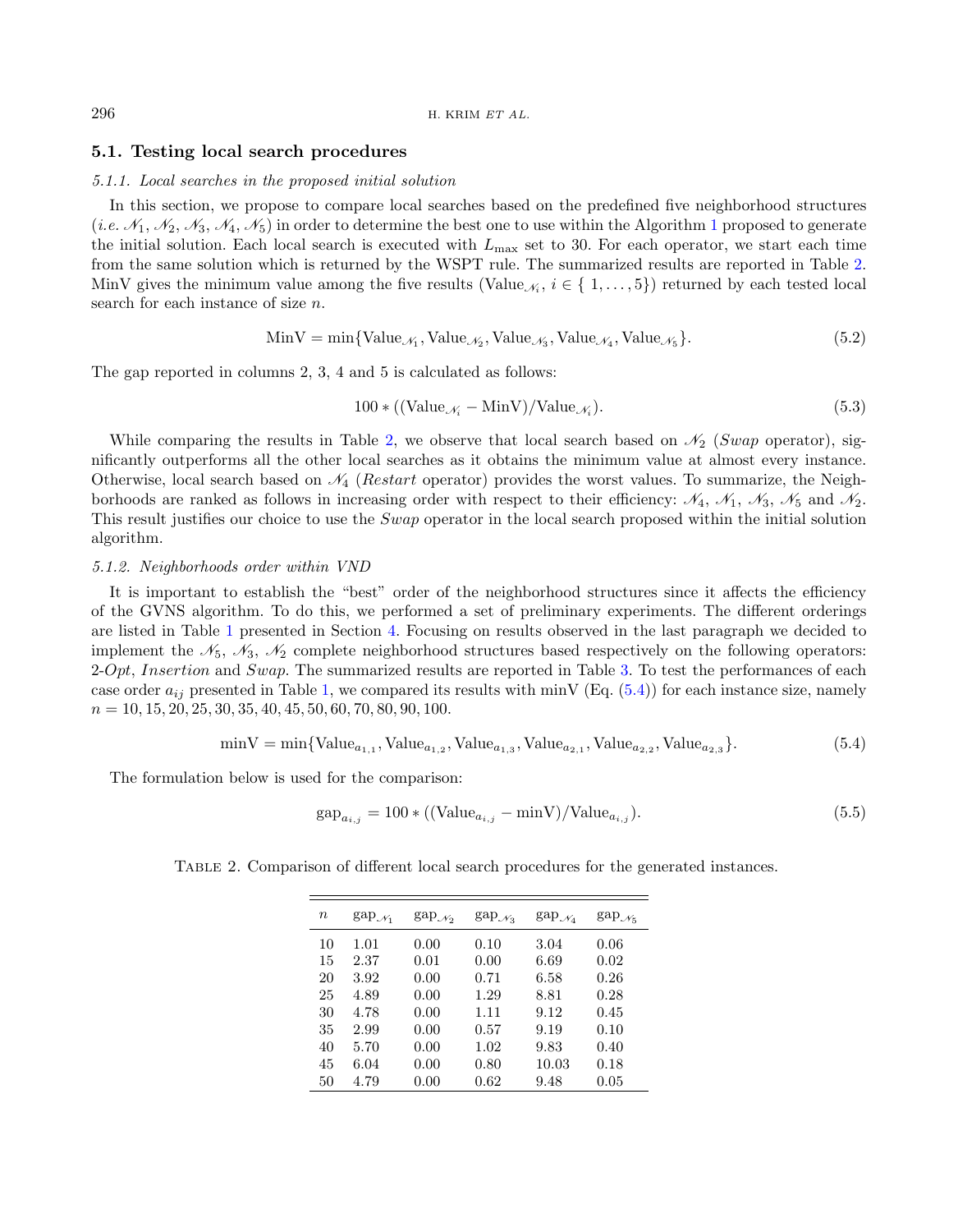| $\boldsymbol{n}$ | $\text{gap}_{a_{1,1}}$ | $gap_{a_{1,2}}$ | $\mathrm{gap}_{a_{1,3}}$ | $gap_{a_{2,1}}$ | $gap_{a_{2,2}}$ | $gap_{a_{2,3}}$ |
|------------------|------------------------|-----------------|--------------------------|-----------------|-----------------|-----------------|
| 10               | 0.16                   | 0.16            | 0.20                     | 0.00            | 0.23            | 0.23            |
| 15               | 0.23                   | 0.19            | 0.00                     | 0.00            | 0.06            | 0.23            |
| 20               | 0.26                   | 0.12            | 0.08                     | 0.02            | 0.00            | 0.06            |
| 25               | 0.00                   | 0.27            | 0.49                     | 0.34            | 0.44            | 0.34            |
| 30               | 0.27                   | 0.37            | 0.25                     | 0.14            | 0.00            | 0.13            |
| 35               | 0.18                   | 0.07            | 0.00                     | 0.15            | 0.17            | 0.04            |
| 40               | 0.02                   | 0.00            | 0.24                     | 0.02            | 0.39            | 0.05            |
| 45               | 0.03                   | 0.00            | 0.05                     | 0.09            | 0.08            | 0.13            |
| 50               | 0.00                   | 0.17            | 0.17                     | 0.34            | 0.14            | 0.25            |
| 60               | 0.04                   | 0.12            | 0.11                     | 0.10            | 0.42            | 0.12            |
| 70               | 0.20                   | 0.20            | 0.12                     | 0.12            | 0.38            | 0.14            |
| 80               | 0.18                   | 0.10            | 0.23                     | 0.13            | 0.47            | 0.09            |
| 90               | 0.04                   | 0.17            | 0.19                     | 0.13            | 0.11            | 0.00            |
| 100              | 0.04                   | 0.17            | 0.19                     | 0.13            | 0.11            | 0.00            |
| Average          | 0.11                   | 0.15            | 0.16                     | 0.13            | 0.21            | 0.14            |

<span id="page-8-0"></span>Table 3. Neighborhood structures test cases.

The entries  $Value_{a_{i,j}}$  represent the value returned by the proposed VND.

As seen in Table [3,](#page-8-0) the six tests are very close to each others. It follows that, for our problem, VND is not very sensitive to the exploration order of the neighborhood structures. In spite of this, the results show that the order  $a_{1,1}$  (swap, insertion, 2-Opt) is better than the other orders, since it returns the minimum value or a very tight value from the minimum for the large instances. In our proposed GVNS we suggest to use this order of neighborhoods in the VND heuristic.

# <span id="page-8-1"></span>5.2. Parameters calibration of GVNS metaheuristic

In this subsection, we examined the influence of the parameters  $Max$  Iter in the initial solution and  $L_{max}$  in the GVNS. To do this, we tested different values of Max Iter and  $L_{\text{max}}$ . The testing is performed by varying their values, Max Iter from 1 to 180, and  $L_{\text{max}}$  from 5 to 80. Note that when Max Iter = 0, it represents the value returned by the WSPT rule.

 $L_{\text{max}}$  can be understood as the amount of time that the shaking procedure is used within the proposed GVNS. The obtained results are presented in Tables [4](#page-9-0) and [5](#page-9-1) for fifteen instances of size  $n = 100$ . The large size of these instances could reveal the performance of the initial solution for a given value of Max Iter and  $L_{\text{max}}$ . For each value of Max Iter and  $L_{\text{max}}$  the average solution value found and also the average time spent upon reaching these solutions are presented. As GVNS is a stochastic heuristic, we run this latter 10 times for each instance. Since the coefficient of variation (*i.e.* the relative standard deviation) is smaller than  $0.1\%$  we report only the best of these 10 replicates.

From the results presented in Tables [4](#page-9-0) and [5,](#page-9-1) it follows that the proposed initial solution algorithm is very sensitive to the value of Max Iter parameter. Indeed, it turns out that the initial solution returns the best solution values when the parameter Max Iter is set to 140, consuming the least amount of time (0.83 s). Same conclusion can be drawn for  $L_{\text{max}}$  parameter, as the results returned after  $L_{\text{max}} = 40$  seem to be very close. Consequently, for the rest of the testing, Max<sub>Iter</sub> is set to 140 and  $L_{\text{max}}$  is set to 40.

#### 5.3. Lower bounds performances

In this section, we propose to compare the computational results between the three proposed lower bounds based on job splitting and the linear bound,  $LB_{RP}$ , obtained by relaxing the integrity constraints for  $x_{i,j}$  in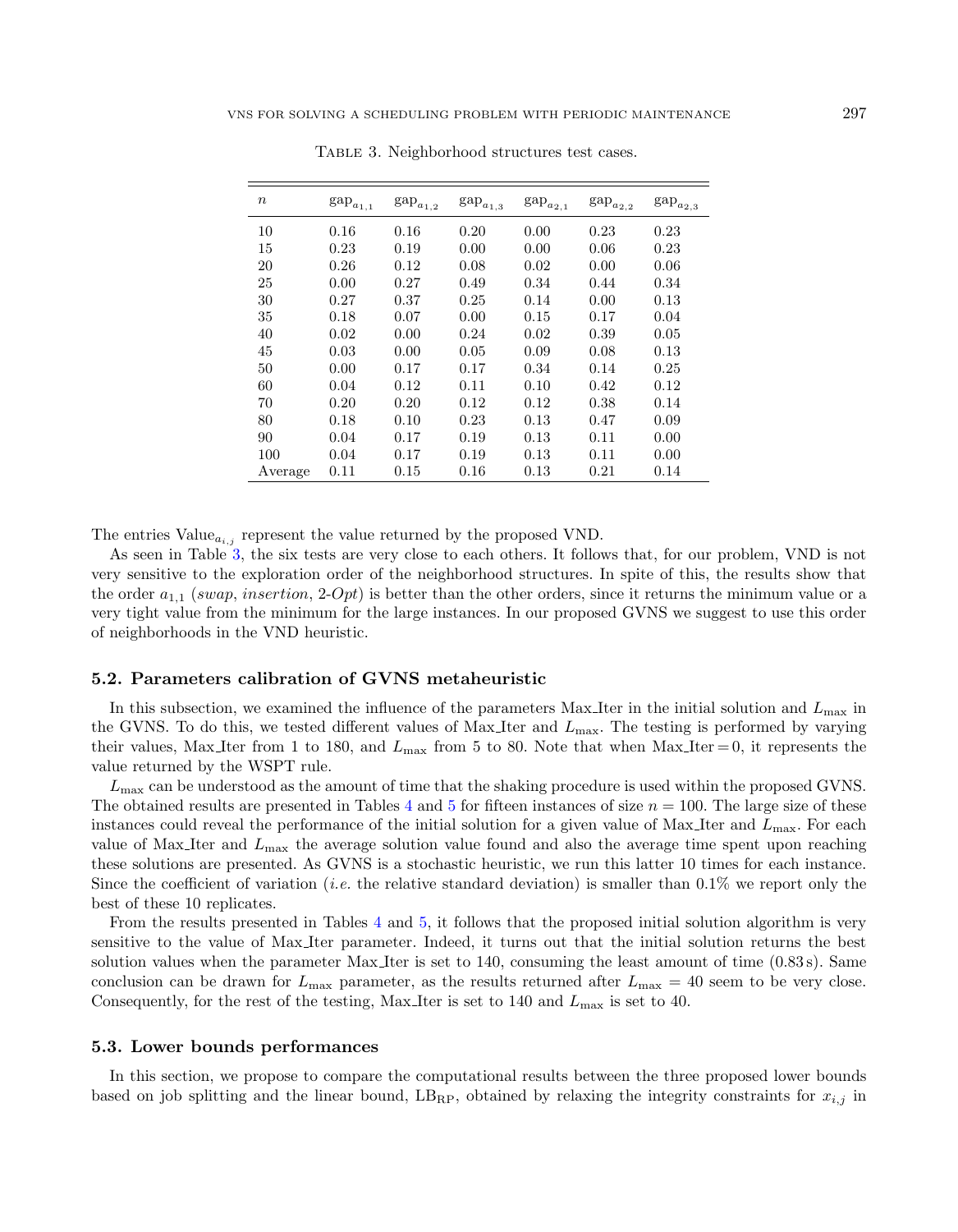<span id="page-9-1"></span>

| Max_Iter | Aver.Value   | Aver.Time(s) |
|----------|--------------|--------------|
| 0        | 9,858,331.13 | 0.0186       |
| 10       | 9,451,353    | 0.077        |
| 20       | 9,349,855    | 0.139        |
| 30       | 9,304,307.46 | 0.2          |
| 40       | 9,278,048.93 | 0.26         |
| 50       | 9,259,602    | 0.3          |
| 60       | 9,246,078    | 0.37         |
| 80       | 9,233,504    | 0.48         |
| 100      | 9,229,189    | 0.596        |
| 120      | 9,224,482    | 0.71         |
| 140      | 9,223,864.60 | 0.83         |
| 160      | 9,223,864.60 | 0.94         |
| 180      | 9,223,864.60 | 1.06         |

<span id="page-9-0"></span>Table 4. Initial solution with different values of Max Iter.

TABLE 5. Initial solution with different values of  $L_{\text{max}}$ .

| $_{lmav}$ | Aver.Value   | Aver.Time(s) |
|-----------|--------------|--------------|
| 5         | 9,204,698    | 0.99         |
| 10        | 9,204,119.26 | 1.07         |
| 20        | 9,201,641.53 | 1.23         |
| 30        | 9,200,712.33 | 1.37         |
| 40        | 9,196,670.20 | 1.55         |
| 60        | 9,196,668.10 | 1.81         |
| 80        | 9,196,666.50 | 2.06         |

the mixed integer programming model. Note that relaxing the integrity constraints for  $y_{ij}$  is not reported here because it appears to be useless (*i.e.* no significant decrease in terms of computational time) consuming similarly relaxing  $x_{i,j}$  and  $y_{i,j}$  at the same time does not provide a good lower bound quality. Table [6](#page-10-0) shows the performances of each lower bound obtained by calculating the Ratio between the lower bound  $LB<sub>i</sub>$  and the optimal value of the MILP as follows:

$$
Ratio_{LB_i} = 100 * (Value_{LB_i}/Value_{MILP}). \tag{5.6}
$$

Entries in the last column represent the results of the tightest value returned among the four lower bounds.

$$
LB_{best} = \max\{LB1, LB2, LB3, LB_{RP}\}.\tag{5.7}
$$

The calculated ratio clearly shows that LB3 is much tighter than LB1 and LB2. Actually the larger the size of the instances, the greater the gap between the lower bounds (LB1, LB2, LB3) and the optimum value. The lower bound  $LB_{RP}$  seems to be better than the others when the size of instances is greater than twelve  $(n > 12)$ .

# 5.4. GVNS performances

In this section, experiments are carried out to evaluate the performance of the proposed GVNS. Due to the stochastic aspect, we run the GVNS algorithm 10 times. As we already stated in Section [5.2,](#page-8-1) the coefficient of variation is smaller than 0.1%. Consequently only report the best of the 10 replicates. The results of comparisons between the MILP and GVNS, and also between GVNS and LB<sub>best</sub> are presented in Table [7.](#page-11-1) The entries in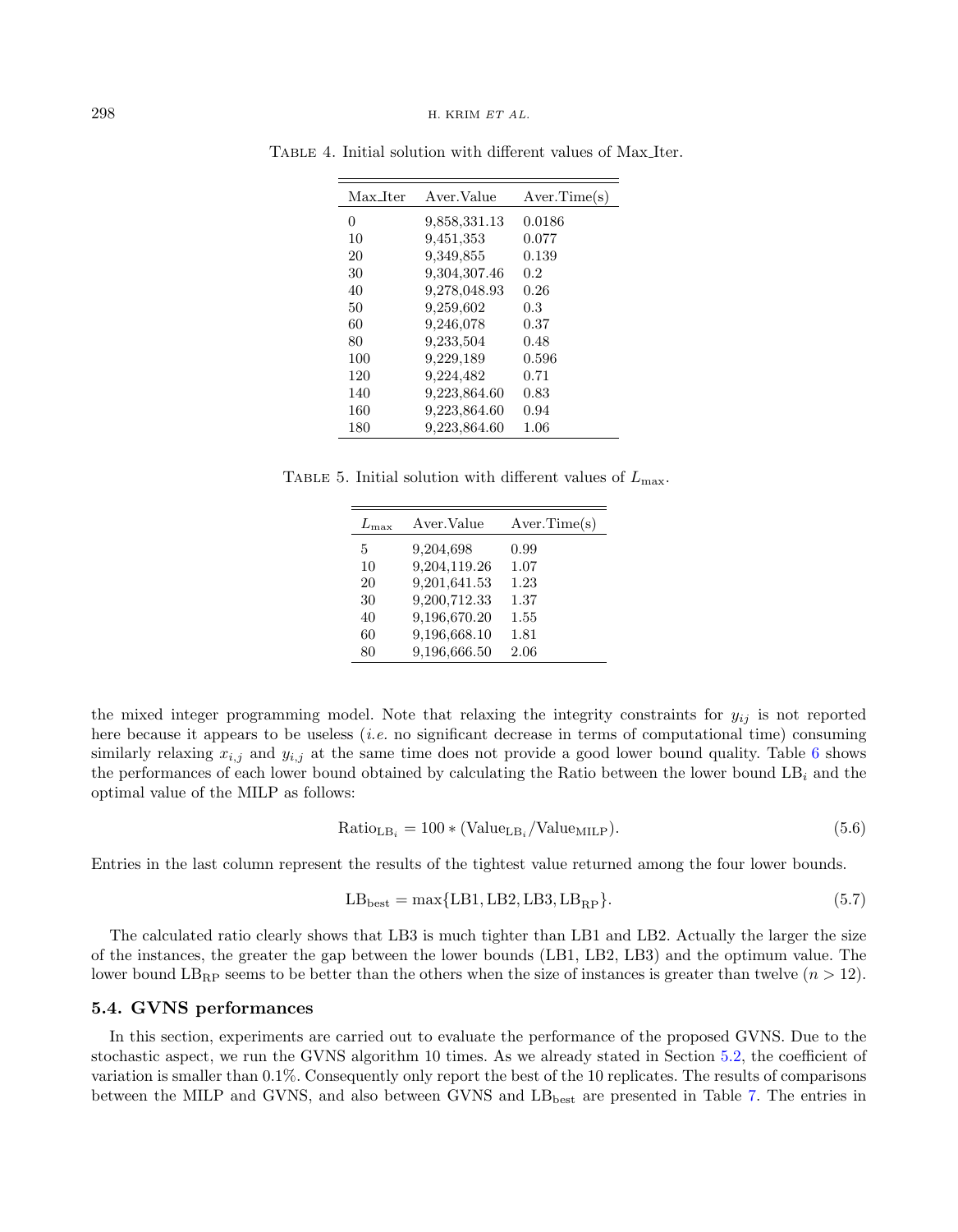| $\boldsymbol{n}$ | Ratio <sub>LB1</sub> | Ratio <sub>LB2</sub> | Ratio <sub>LB3</sub> | $\mathrm{Ratio}_{\mathrm{LB}_\mathrm{RP}}$ | $Ratio_{LB*}$ |
|------------------|----------------------|----------------------|----------------------|--------------------------------------------|---------------|
| $\overline{2}$   | 92.06                | 81.84                | 99.33                | 72.53                                      | 99.33         |
| 3                | 73.67                | 75.28                | 91.04                | 59.45                                      | 91.04         |
| 4                | 54.65                | 62.14                | 91.81                | 72.77                                      | 91.81         |
| 5                | 50.50                | 62.64                | 80.12                | 66.33                                      | 80.12         |
| 6                | 39.93                | 54.03                | 62.45                | 69.38                                      | 69.38         |
| 7                | 36.71                | 52.84                | 96.34                | 69.57                                      | 96.34         |
| 8                | 34.96                | 50.26                | 88.16                | 74.03                                      | 88.16         |
| 9                | 32.11                | 48.19                | 92.76                | 74.56                                      | 92.76         |
| 10               | 29.18                | 43.97                | 98.25                | 74.33                                      | 98.25         |
| 11               | 29.50                | 46.85                | 86.69                | 75.27                                      | 86.69         |
| 12               | 27.71                | 44.34                | 79.16                | 77.76                                      | 79.16         |
| 13               | 27.42                | 45.63                | 76.47                | 77.85                                      | 77.85         |
| 14               | 28.41                | 47.63                | 69.41                | 79.36                                      | 79.36         |
| 15               | 27.17                | 45.64                | 69.32                | 80.25                                      | 80.25         |
| 16               | 24.93                | 42.80                | 66.67                | 81.20                                      | 81.20         |
| 17               | 24.30                | 42.08                | 60.05                | 81.52                                      | 81.52         |
| 18               | 24.81                | 43.50                | 62.94                | 82.72                                      | 82.72         |
| 19               | 22.60                | 40.13                | 54.61                | 83.30                                      | 83.30         |
| 20               | 23.38                | 41.26                | 48.01                | 84.27                                      | 84.27         |

<span id="page-10-0"></span>TABLE 6. Comparison of lower bounds.

columns three and five represent the ratio between the optimal value returned by the MILP (Value<sub>MILP</sub>) and the objective function value returned by the GVNS (Value<sub>GVNS</sub>) respectively, between the lower bound (Value<sub>LBbest</sub>) and (Value<sub>GVNS</sub>). It is calculated as follows:

$$
Ratio_{MH} = 100 * (Value_{MILP}/Value_{GVNS}). \tag{5.8}
$$

respectively,

$$
Ratio_{LH} = 100 * (Value_{LB_{best}} / Value_{GVNS}). \tag{5.9}
$$

The three last columns report the time consumed upon reaching the reported values returned respectively by the MILP, the GVNS and the lower bounds. It follows that GVNS is very fast (an average of 4.22 s for instances with size 100). For instances of size  $n \leq 20$ , the GVNS is very efficient in comparison with the MILP. The ratio Ratio<sub>LH</sub> becomes smaller for instance sizes ranging from  $n = 11$  to  $n = 21$ . This is certainly due to the lower bounds performances. Indeed, the gap is practically rather large for these instance sizes (see Tab. [6\)](#page-10-0). This shows that GVNS is able to reach high quality solutions in a very small amount of time.

The relaxed problem is easier to solve in the case of small instances than in the case of large instances. On top of this, the computation time in both cases is limited to 20 min, so it is more likely that, for large instances, the relaxed MILP is struggling to improve (i.e. to minimize) the solution. Hence the returned value of the relaxed MILP is still quite large and relatively close to the solution returned by GVNS. More precisely, when  $n > 14$ , the best lower bound  $LB_{best}$  is equal to the lower bound  $LB_{RP}$  based on the relaxation of the integrity constraints of the MILP model. Indeed, via the relaxed MILP, CPLEX solves optimally the problem within the calculation time limit of 20 min for instances with  $n < 50$ . When  $n \ge 50$ , returned solutions are not necessarily optimal and require more than 20 min to get the optimal solutions. Therefore, the value returned by relaxed MILP is closer to the GVNS value than to the optimal solution of the relaxed MILP  $(LB_{RP})$ . Empirical experiments for those instances show that the gap returned by CPLEX solver remains 90% (in average for the 15 instances) after 20 min. This explains why the calculated gap (Col. 5 in Tab. [7\)](#page-11-1) is so high for the large instances.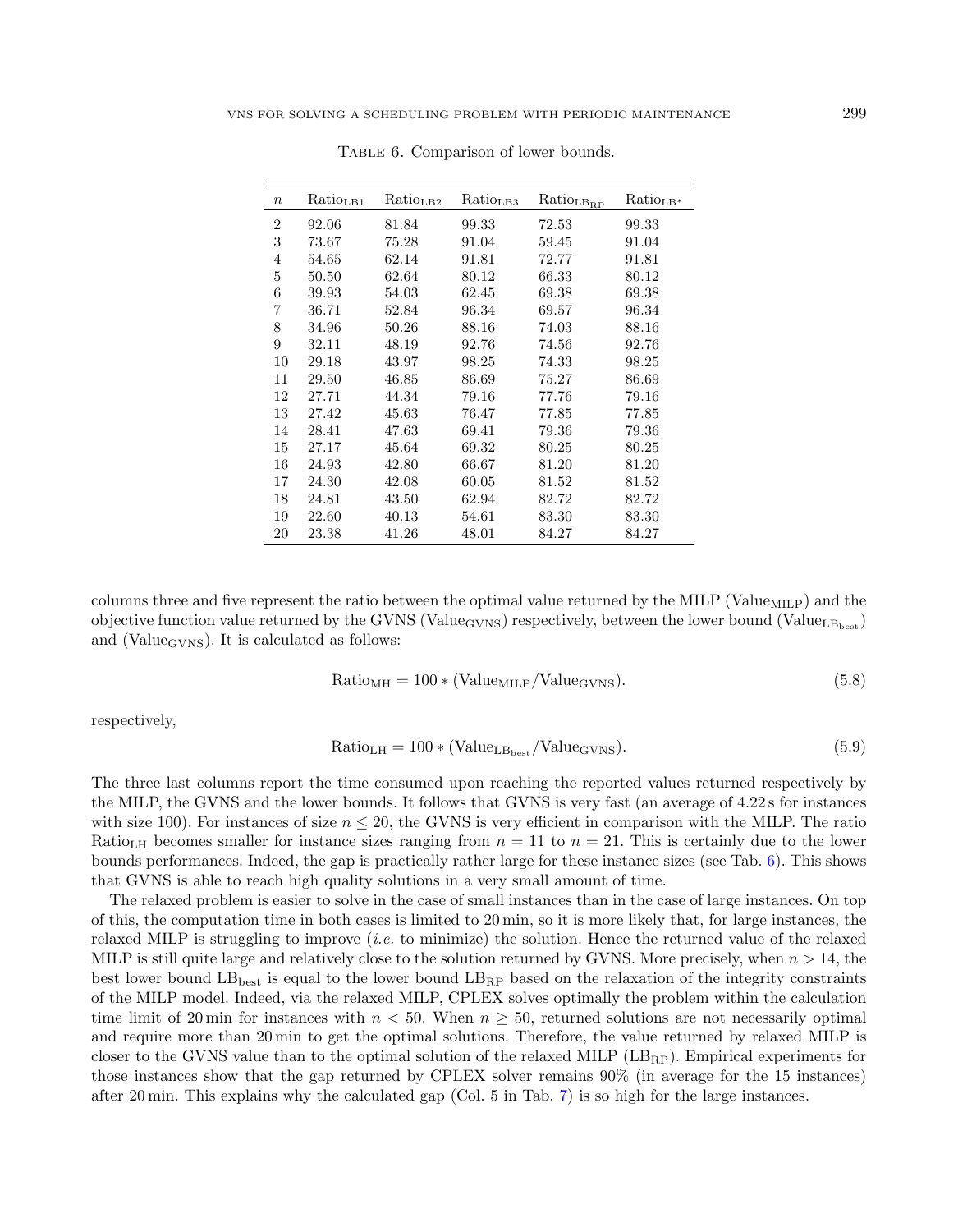## $300$  H. KRIM  $ETAL$ .

| $\boldsymbol{n}$  | Av.MILP       | Av.GVNS       | $Ratio_{MH}(\%)$ | $Av.LB_{best}$ | $Ratio_{L,H}(\%)$ | $Av. Time_{MILP}(s)$ | $Av. Time_{GVNS}(s)$ | $Av-TimeLBbest(s)$ |
|-------------------|---------------|---------------|------------------|----------------|-------------------|----------------------|----------------------|--------------------|
| $\boldsymbol{2}$  | 257.73        | 257.73        | 100              | 256.00         | 99.33             | 0.01                 | $\approx 0$          | ${\approx}0$       |
| 3                 | 574.47        | 574.47        | 100              | 523.00         | 91.04             | 0.01                 | $\approx 0$          | $\approx\!0$       |
| $\overline{4}$    | 1,221.00      | 1,221.00      | 100              | 1,121.00       | 91.81             | 0.02                 | $\approx 0$          | ${\approx}0$       |
| $\,$ 5            | 1,899.40      | 1,899.40      | 100              | 1,521.80       | 80.12             | 0.03                 | $\approx 0$          | ${\approx}0$       |
| $\,$ 6 $\,$       | 3,661.73      | 3,661.73      | 100              | 2,540.53       | 69.38             | 0.04                 | ${\approx}0$         | ${\approx}0.01$    |
| $\scriptstyle{7}$ | 5,248.80      | 5,248.80      | 100              | 5,056.93       | 96.34             | 0.07                 | $\approx 0$          | ${\approx}0.01$    |
| $\,$ 8 $\,$       | 7,046.73      | 7,046.73      | 100              | 6,212.07       | 88.16             | 0.12                 | ${\approx}0$         | ${\approx}0.03$    |
| $\overline{9}$    | 9,974.47      | 9,986.87      | 99.88            | 9,252.13       | 92.64             | 0.55                 | ${\approx}0$         | $\rm 0.05$         |
| 10                | 1,1708.60     | 1,170,8.60    | 100              | 1,180,3.73     | 98.81             | 1.21                 | $\approx 0$          | 0.08               |
| 11                | 1,7603.67     | 1,760,3.67    | 100              | 1,526,0.33     | 86.69             | 7.80                 | ${\approx}0.02$      | 0.13               |
| 12                | 2,1100.07     | 2,113,5.33    | 99.83            | 1,670,2.47     | 79.03             | 57.97                | $\approx 0.02$       | 0.23               |
| 13                | 2,3742.47     | 2,375,9.20    | 99.93            | 1,848,4.53     | 77.80             | 120.79               | ${\approx}0.01$      | 0.41               |
| 14                | 3,0907.40     | 3,092,3.87    | 99.95            | 2,452,7.33     | 79.32             | 322.86               | ${\approx}0.02$      | $\rm 0.55$         |
| 15                | 4,2924.40     | 4,297,6.26    | 99.88            | 3,444,5.20     | 80.15             | 754.32               | ${\approx}0.02$      | 0.63               |
| 16                | 4,6450.27     | 4,650,2.26    | 99.89            | 3,771,9.93     | 81.11             | 886.72               | ${\approx}0.02$      | 0.85               |
| 17                | 5,5079.13     | 5,515,8.53    | 99.86            | 4,489,7.80     | 81.40             | 1067.49              | ${\approx}0.02$      | 1.02               |
| 18                | 6,7864.67     | 6,794,3.93    | 99.88            | 5,613,8.33     | 82.62             | $\geq$ 1200          | ${\approx}0.02$      | 1.16               |
| 19                | 7,8707.67     | 7,879,9.60    | 99.88            | 6,556,1.20     | 83.20             | $\geq$ 1200          | 0.03                 | 1.33               |
| 20                | 9,0541.67     | 9,071,7.13    | 99.81            | 7,629,6.00     | 84.10             | $\geq$ 1200          | 0.03                 | 1.65               |
| 21                | //            | 9,510,3.00    | $\frac{1}{2}$    | 7,952,5.47     | 83.62             | >1200                | 0.04                 | 1.83               |
| 22                | $\frac{1}{2}$ | 1,197,83.33   | $\frac{1}{2}$    | 1,017,04.33    | 84.91             | $\geq$ 1200          | 0.04                 | 2.12               |
| 23                | $\frac{1}{2}$ | 1,497,93.07   | 77               | 1,276,08.47    | 85.19             | ${\geq}1200$         | 0.05                 | 2.52               |
| 24                | $\frac{1}{2}$ | 1,477,42.40   | $\frac{1}{2}$    | 1,264,70.00    | 85.60             | $\geq$ 1200          | 0.05                 | 3.09               |
| $\bf 25$          | $\frac{1}{2}$ | 1,853,65.87   | $\frac{1}{2}$    | 1,595,33.80    | 86.06             | $\geq$ 1200          | 0.06                 | 3.56               |
| 26                | $\frac{1}{2}$ | 1,896,95.40   | $\frac{1}{2}$    | 1,635,48.13    | 86.22             | >1200                | 0.07                 | 4.21               |
| $^{\rm 27}$       | $\frac{1}{2}$ | 2,184,26.93   | 77               | 1,888,32.80    | 86.45             | $\geq$ 1200          | 0.08                 | 5.34               |
| 28                | $\frac{1}{2}$ | 2,421,23.53   | $\frac{1}{2}$    | 2,102,93.80    | 86.85             | ${\geq}1200$         | 0.08                 | 5.88               |
| 29                | $\frac{1}{2}$ | 2,695,41.13   | $\frac{1}{2}$    | 2,358,38.40    | 87.50             | ${\geq}1200$         | 0.09                 | 6.78               |
| 30                | $\frac{1}{2}$ | 3,009,39.27   | $\frac{1}{2}$    | 2,630,57.20    | 87.41             | >1200                | $0.1\,$              | 7.78               |
| $3\sqrt{1}$       | $\frac{1}{2}$ | 2,957,34.73   | $\frac{1}{2}$    | 2,590,63.87    | 87.60             | $\geq$ 1200          | 0.12                 | 8.73               |
| 32                | $\frac{1}{2}$ | 3,551,61.20   | $\frac{1}{2}$    | 3,129,55.47    | 88.12             | $\geq$ 1200          | 0.13                 | 9.95               |
| 33                | $\frac{1}{2}$ | 3,943,04.53   | $\frac{1}{2}$    | 3,489,51.80    | 88.50             | $\geq$ 1200          | 0.15                 | 12.68              |
| 34                | $\frac{1}{2}$ | 4,147,89.80   | $\frac{1}{2}$    | 3,677,58.13    | 88.66             | $\geq$ 1200          | 0.18                 | 12.60              |
| 35                | $\frac{1}{2}$ | 4,312,14.20   | $\frac{1}{2}$    | 3,839,17.60    | 89.03             | $\geq$ 1200          | $\rm 0.2$            | 14.71              |
| 36                | $\frac{1}{2}$ | 4,875,72.47   | $\frac{1}{2}$    | 4,339,79.93    | 89.01             | $\geq$ 1200          | 0.22                 | 19.78              |
| 37                | $\frac{1}{2}$ | 4,929,42.33   | $\frac{1}{2}$    | 4,382,08.53    | 88.90             | $\geq$ 1200          | 0.24                 | 23.16              |
| 38                | $\frac{1}{2}$ | 5,681,53.67   | $\frac{1}{2}$    | 5,092,73.27    | 89.64             | $\geq$ 1200          | 0.26                 | 30.22              |
| 39                | $\frac{1}{2}$ | 5,903,33.00   | $\frac{1}{2}$    | 5,281,01.87    | 89.46             | $\geq$ 1200          | 0.27                 | 27.38              |
| 40                | $\frac{1}{2}$ | 6,609,70.73   | $\frac{1}{2}$    | 5,934,30.73    | 89.78             | $\geq$ 1200          | 0.29                 | 36.65              |
| 41                | $\frac{1}{2}$ | 7,130,95.87   | $\frac{1}{2}$    | 6,427,51.47    | 90.14             | >1200                | 0.3                  | 39.21              |
| 42                | $\frac{1}{2}$ | 6,961,91.33   | $\frac{1}{2}$    | 6,253,14.80    | 89.82             | $\geq$ 1200          | 0.32                 | 52.35              |
| 43                | $\frac{1}{2}$ | 8,129,31.20   | $\frac{1}{2}$    | 7,340,15.33    | 90.29             | >1200                | 0.35                 | 113.43             |
| 44                | $\frac{1}{2}$ | 8,452,37.93   | $\frac{1}{2}$    | 7,663,81.53    | 90.67             | $\geq$ 1200          | 0.37                 | 93.85              |
| 45                | $\frac{1}{2}$ | 9,413,81.20   | $\frac{1}{2}$    | 8,516,57.00    | 90.47             | $\geq$ 1200          | 0.39                 | 176.18             |
| 46                | $\frac{1}{2}$ | 9,653,14.73   | $\frac{1}{2}$    | 8,771,82.73    | 90.87             | $\geq$ 1200          | 0.42                 | 372.50             |
| 47                | $\frac{1}{2}$ | 9,948,41.27   | $\frac{1}{2}$    | 9,046,61.20    | 90.94             | ${\geq}1200$         | 0.44                 | 387.30             |
| 48                | $\frac{1}{2}$ | 1,099,902.07  | $\frac{1}{2}$    | 1,000,075.13   | 90.92             | ${\geq}1200$         | 0.48                 | 456.32             |
| 49                | $\frac{1}{2}$ | 1,173,683.47  | $\frac{1}{2}$    | 1,075,626.87   | 91.65             | $\geq$ 1200          | $0.5\,$              | 1,138.48           |
| 50                | $\frac{1}{2}$ | 1,257,111.40  | $\frac{1}{2}$    | 1,171,765.73   | 93.21             | $\geq$ 1200          | 0.52                 | $\geq$ 1200        |
| 60                | $\frac{1}{2}$ | 2,003,433.267 | $\frac{1}{2}$    | 2,087,964.20   | 93.21             | ${\geq}1200$         | 0.65                 | $\geq$ 1200        |
| 70                | $\frac{1}{2}$ | 3,198,406.60  | $\frac{1}{2}$    | 3,353,236.80   | 95.38             | ${\geq}1200$         | 0.74                 | $\geq$ 1200        |
| 80                | $\frac{1}{2}$ | 4,856,950.60  | $\frac{1}{2}$    | 4,868,220.86   | 99.76             | $\geq$ 1200          | 1.07                 | $\geq$ 1200        |
| 90                | $\frac{1}{2}$ | 7,173,766.92  | $\frac{1}{2}$    | 7,373,766.92   | 99.86             | $\geq$ 1200          | 0.94                 | $\geq$ 1200        |
| 100               | 77            | 9,196,666.50  | 77               | 9,187,652.35   | 95.95             | ${\geq}1200$         | 0.87                 | $\geq$ 1200        |

<span id="page-11-1"></span>Table 7. General Variable Neighborhood Search performances.

# 6. Conclusion

<span id="page-11-0"></span>In this paper we studied the single machine scheduling problem with periodic maintenance. The objective of our study is to minimize the sum of weighted completion times. We proposed a GVNS algorithm to solve this NP-hard problem. The proposed algorithm was tested and compared with a MILP model for small instance sizes, and with four lower bounds for instance sizes greater than 20, three of them based on job splitting and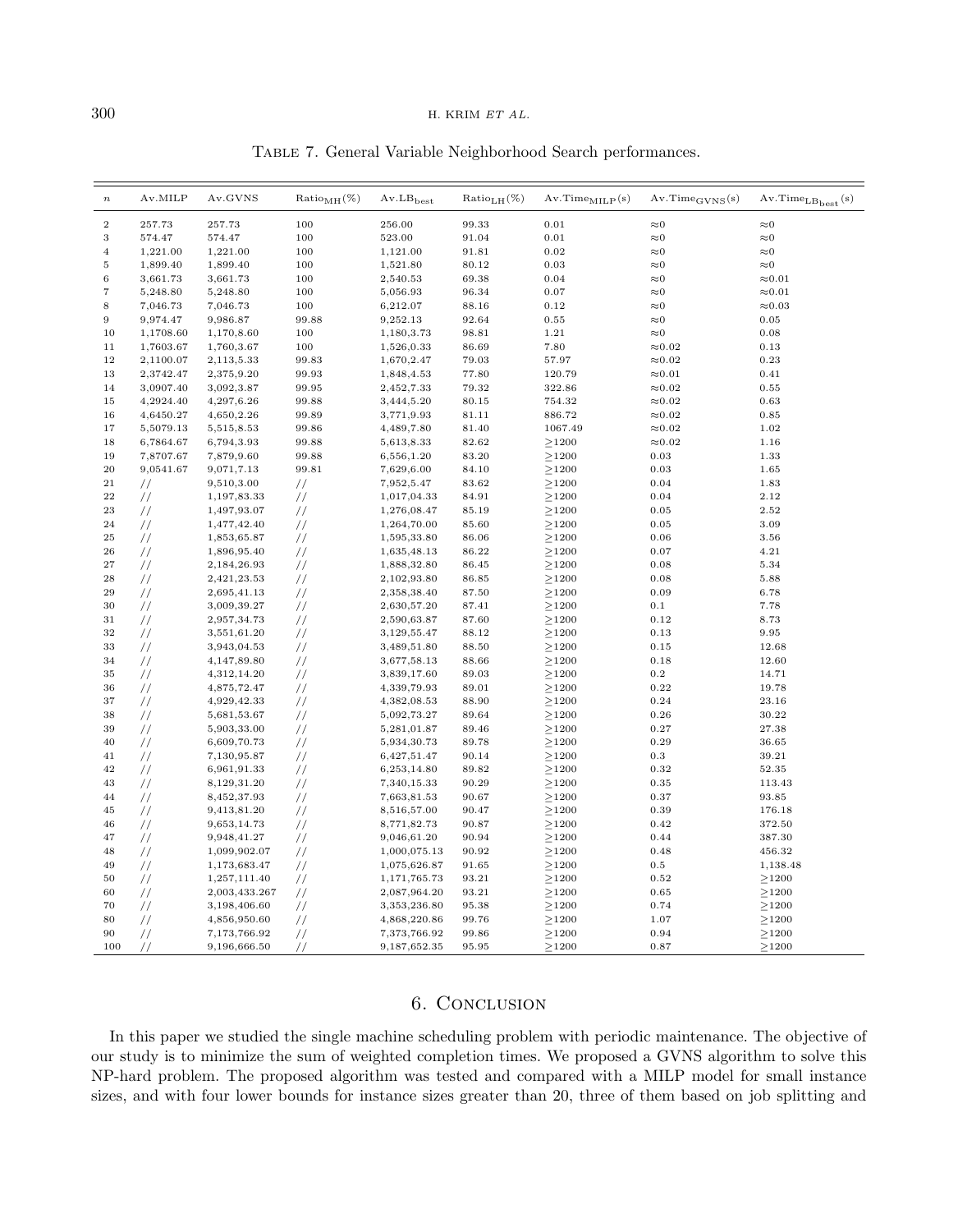<span id="page-12-13"></span>one based on the relaxation of one integrity constraint. The computational results show that the proposed GVNS is very efficient both in terms of quality of the objective function values and computational time. In future work, it will be interesting to propose more lower bounds and generate more test instances. It would be interesting to compare the performance of GVNS with other metaheuristics for solving the considered problem after generalizing it by adding more realistic constraints such as setup times, release times, failures, etc. Another extension of this research would be to consider the interval between two consecutive maintenance activities as a decision variable of the problem.

<span id="page-12-14"></span><span id="page-12-11"></span><span id="page-12-4"></span><span id="page-12-1"></span><span id="page-12-0"></span>Acknowledgements. The present research work has been carried out in the ELSAT 2020 project. The ELSAT 2020 project is co-financed by the European Union with the European Regional Development Fund, the French State and the Hauts de France Region Council. The authors gratefully acknowledge the support of these institutions. The authors would like to thank the anonymous referees for their helpful suggestions which have improved the presentation of this paper.

# **REFERENCES**

- <span id="page-12-10"></span><span id="page-12-8"></span><span id="page-12-2"></span>[1] F. Ángel-Bello, A. Álvarez, J. Pacheco and I. Martínez, A single machine scheduling problem with availability constraints and sequence-dependent setup costs. Appl. Math. Model. 35 (2011) 2041–2050.
- <span id="page-12-12"></span>A. Artiba, F. Riane, M.A. Jamali, D. Ait-Kadi and R. Cléroux, Joint optimal periodic and conditional maintenance strategy. J. Qual. Main. Eng. 11 (2005) 107–114.
- <span id="page-12-9"></span>[3] S. Ashour, Sequencing Theory. Vol. 69. Springer Science & Business Media. Springer Berlin, Heidelberg, New York (2012).
- [4] H. Belouadah, M.E. Posner and C.N. Potts, Scheduling with release dates on a single machine to minimize total weighted completion time. Discrete Appl. Math. 36 (1992) 213–231.
- <span id="page-12-21"></span>[5] M. Ben-Daya, D. Ait-Kadi, S.O. Duffuaa, J. Knezevic and A. Raouf, Handbook of maintenance management and engineering. Vol. 7. Springer, Springer Dordrecht Heidelberg London New York (2009).
- <span id="page-12-3"></span>[6] R. Benmansour, H. Allaoui, A. Artiba and S. Hanafi, Minimizing the weighted sum of maximum earliness and maximum tardiness costs on a single machine with periodic preventive maintenance. Comput. Oper. Res. 47 (2014) 106–113.
- <span id="page-12-20"></span>[7] W.-J. Chen, Minimizing total flow time in the single-machine scheduling problem with periodic maintenance. J. Oper. Res. Soc. 57 (2006) 410-415.
- <span id="page-12-16"></span>[8] W.-J. Chen, An efficient algorithm for scheduling jobs on a machine with periodic maintenance. Int. J. Adv. Manuf. Technol. 34 (2007) 1173–1182.
- <span id="page-12-19"></span><span id="page-12-17"></span>[9] R. Cruzan, Manager's Guide to Preventive Building Maintenance. The Fairmont Press, INC. 711 Indian trail Lilburn, GA 300047 (1970).
- <span id="page-12-18"></span>[10] W.-W. Cui and Z. Lu, Minimizing the makespan on a single machine with flexible maintenances and jobs release dates. Comput. Oper. Res. 80 (2017) 11–22.
- <span id="page-12-7"></span>[11] A. Ebrahimy Zade and M. Bagher Fakhrzad, A dynamic genetic algorithm for solving a single machine scheduling problem with periodic maintenance. ISRN Ind. Eng. 2013 (2013) 11.
- <span id="page-12-15"></span>[12] F.W. Glover and G.A. Kochenberger, Handbook of Metaheuristics. Vol. 57. Springer Science & Business Media. Kluwer Academic Publishers. New York, Boston, Dordrecht, London, Moscow (2006).
- <span id="page-12-22"></span>[13] R. Graham, E. Lawler, J.K. Lenstra and A.H.G. Rinnooy Kan, Optimization and approximation in deterministic sequencing and scheduling: a survey. Ann. Discrete Math. 5 (1979) 287–326.
- <span id="page-12-5"></span>[14] P. Guo, W. Chen and Y. Wang, A general variable neighborhood search for single-machine total tardiness scheduling problem with step-deteriorating jobs. Preprint arXiv: [1301.7134](https://arxiv.org/abs/1301.7134) (2013).
- <span id="page-12-6"></span>[15] P. Hansen, N. Mladenović and J.A. Moreno Pérez, Variable neighbourhood search: methods and applications. Ann. Oper. Res. 175 (2010) 367–407.
- [16] P. Hansen, N. Mladenović and D. Perez-Britos, Variable neighborhood decomposition search. J. Heuristics 7 (2001) 335–350.
- [17] K. Helsgaun, An effective implementation of K-opt moves for the Lin-Kernighan TSP heuristic. Ph.D. thesis, Roskilde University, Department of Computer Science (2006).
- [18] A. Ilić, D. Urošević, J. Brimberg and N. Mladenović, A general variable neighborhood search for solving the uncapacitated single allocation p-hub median problem. Eur. J. Oper. Res. 206 (2010) 289–300.
- [19] M. Ji, Y. He and T.C. Edwin Cheng, Single-machine scheduling with periodic maintenance to minimize makespan. Comput. Oper. Res. 34 (2007) 1764–1770.
- [20] I. Kacem, C. Chu and A. Souissi, Single-machine scheduling with an availability constraint to minimize the weighted sum of the completion times. Comput. Oper. Res. 35 (2008) 827–844.
- [21] H. Krim, R. Benmansour and D. Duvivier, Minimizing the weighted completion time on a single machine with periodic maintenance. In: ROADEF 2016, Compiégne, France (Februrary 2016).
- [22] C.-Y. Lee and S.D. Liman, Single machine flow-time scheduling with scheduled maintenance. Acta Info. 29 (1992) 375–382.
- [23] J.-Y. Lee and Y.-D. Kim, Minimizing the number of tardy jobs in a single-machine scheduling problem with periodic maintenance. Comput. Oper. Res. 39 (2012) 2196–2205.